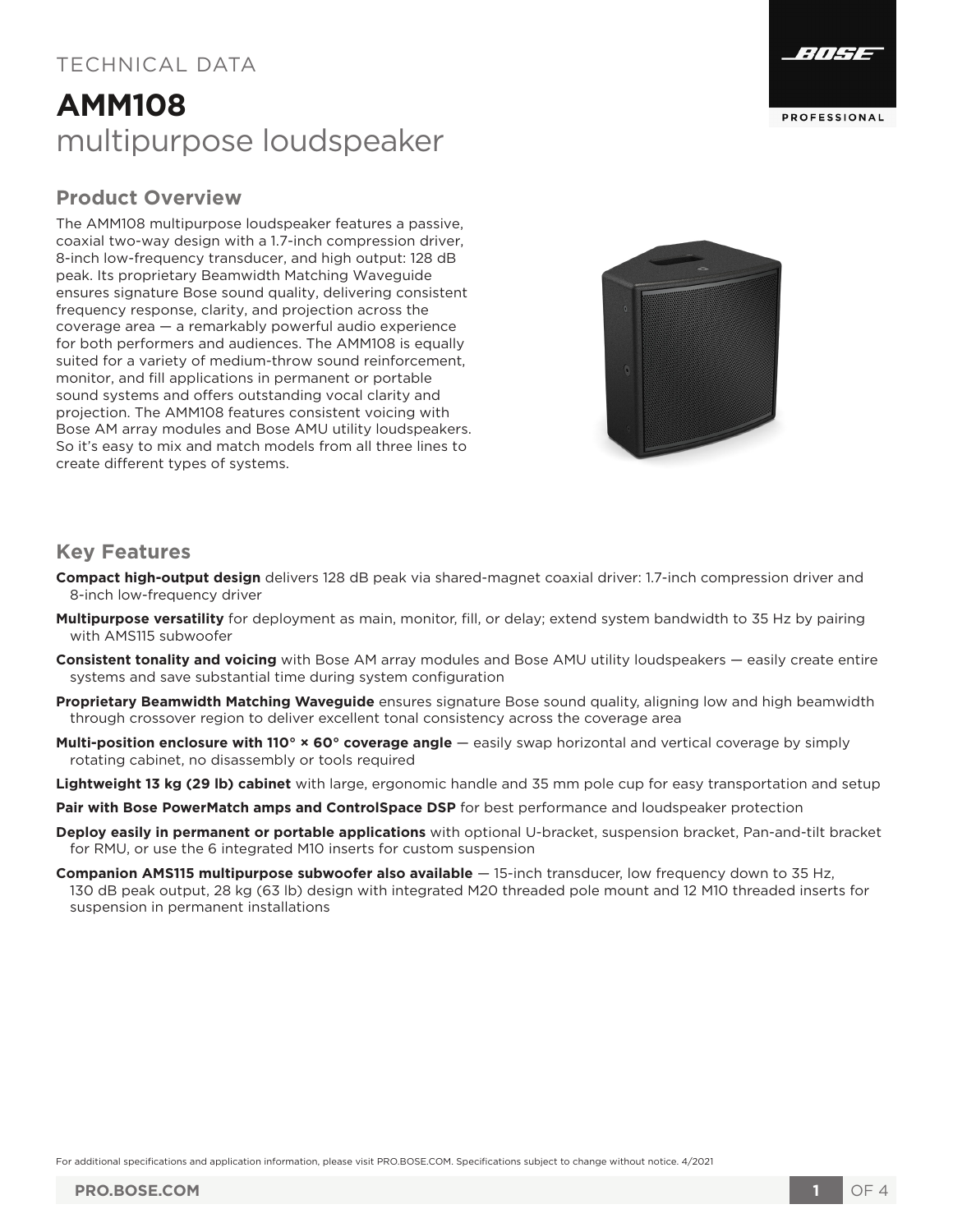### TECHNICAL DATA

# **AMM108** multipurpose loudspeaker

#### **Technical Specifications**

| SINGLE-LOUDSPEAKER PERFORMANCE                    |                                                                                          |
|---------------------------------------------------|------------------------------------------------------------------------------------------|
| Frequency Response (-3 dB) <sup>1</sup>           | 88 - 17,000 Hz                                                                           |
| Frequency Range (-10 dB)                          | 75 - 20,000 Hz                                                                           |
| Nominal Coverage Pattern                          | 110 $^{\circ}$ horizontal $\times$ 60 $^{\circ}$ vertical                                |
| Tilt-back Angle                                   | 35°                                                                                      |
| Crossover                                         | Internal passive; use Bose-recommended presets for optimal performance                   |
| Power Handling, Long-term Continuous <sup>2</sup> | 150 W                                                                                    |
| Power Handling, Peak <sup>3</sup>                 | 2400 W                                                                                   |
| Sensitivity (SPL/1 W $@1m$ ) <sup>4</sup>         | 94 dB                                                                                    |
| Calculated Maximum SPL $@1m5$                     | 116 dB                                                                                   |
| Calculated Peak SPL @ 1 m                         | 128 dB                                                                                   |
| <b>TRANSDUCERS</b>                                |                                                                                          |
| Low Frequency                                     | 8-in (203 mm) woofer                                                                     |
| <b>High Frequency</b>                             | 1.7-in (43 mm) compression driver                                                        |
| Nominal Impedance                                 | $8 \Omega$ , passive                                                                     |
| <b>PHYSICAL</b>                                   |                                                                                          |
| <b>Enclosure Material</b>                         | Baltic birch plywood                                                                     |
| Finish                                            | 2-part spray polyurethane coating, black                                                 |
| Grille                                            | Perforated steel, powder-coated finish, black                                            |
| Environmental <sup>6</sup>                        | IP43-rated (front-of-house position only)                                                |
| Connectors                                        | 2 × Neutrik® NL4 inputs with wired-parallel through                                      |
| Suspension/Mounting                               | $1 \times 35$ mm (1.4 in) pole cup (for pole-mounting)                                   |
|                                                   | 4 x M8 threaded inserts (for RMUBRKT1 attachment)                                        |
|                                                   | 6 × M10 threaded inserts (for accessory attachment or mounting)                          |
| Dimensions (Width × Height × Depth)               | 318 mm × 318 mm × 268 mm (12.5 in × 12.5 in × 10.5 in)                                   |
| Net Weight                                        | 13.04 kg (28.75 lb)                                                                      |
| Shipping Weight                                   | 15.45 kg (34.06 lb)                                                                      |
| <b>Optional Accessories</b>                       | AMM108 U-Bracket Kit; AMM Suspension Bracket; RMUBRKT1 (Pan-and-tilt<br>Bracket for RMU) |
| <b>PRODUCT CODES</b>                              |                                                                                          |
| AMM108 Loudspeaker                                | 843160-0110 (AMM108 MULTIPURPOSE LDSPKR)                                                 |
| AMM108 U-Bracket Kit                              | 843367-0010 (AMM108 U-BRACKET)                                                           |
| <b>AMM Suspension Bracket</b>                     | 843344-0010 (AMM SUSPENSION BRACKET)                                                     |
| RMUBRKT1 (Pan-and-tilt Bracket for RMU), Black    | 738453-0110 (RMU PAN&TILT BRACKET BLK)                                                   |

For additional specifications and application information, please visit PRO.BOSE.COM. Specifications subject to change without notice. 4/2021

<sup>(1)</sup> Frequency response and range measured on-axis in anechoic environment with recommended loudspeaker processing. Frequency response graphs display SPL axis with 0 dB line referenced to sensitivity SPL value.<br>(2) Bose ext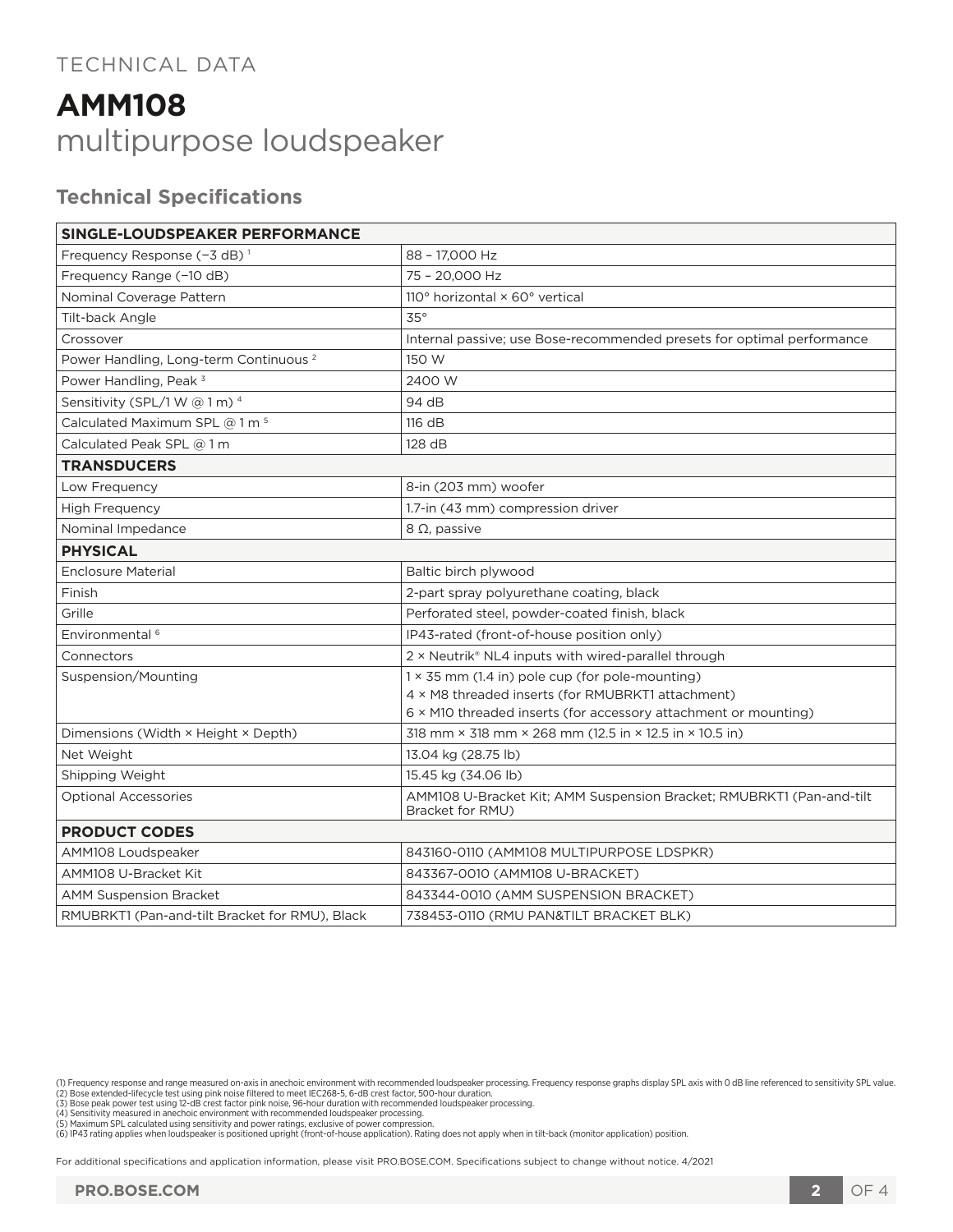### TECHNICAL DATA

## **AMM108** multipurpose loudspeaker

## **Frequency Response 1**







For additional specifications and application information, please visit PRO.BOSE.COM. Specifications subject to change without notice. 4/2021